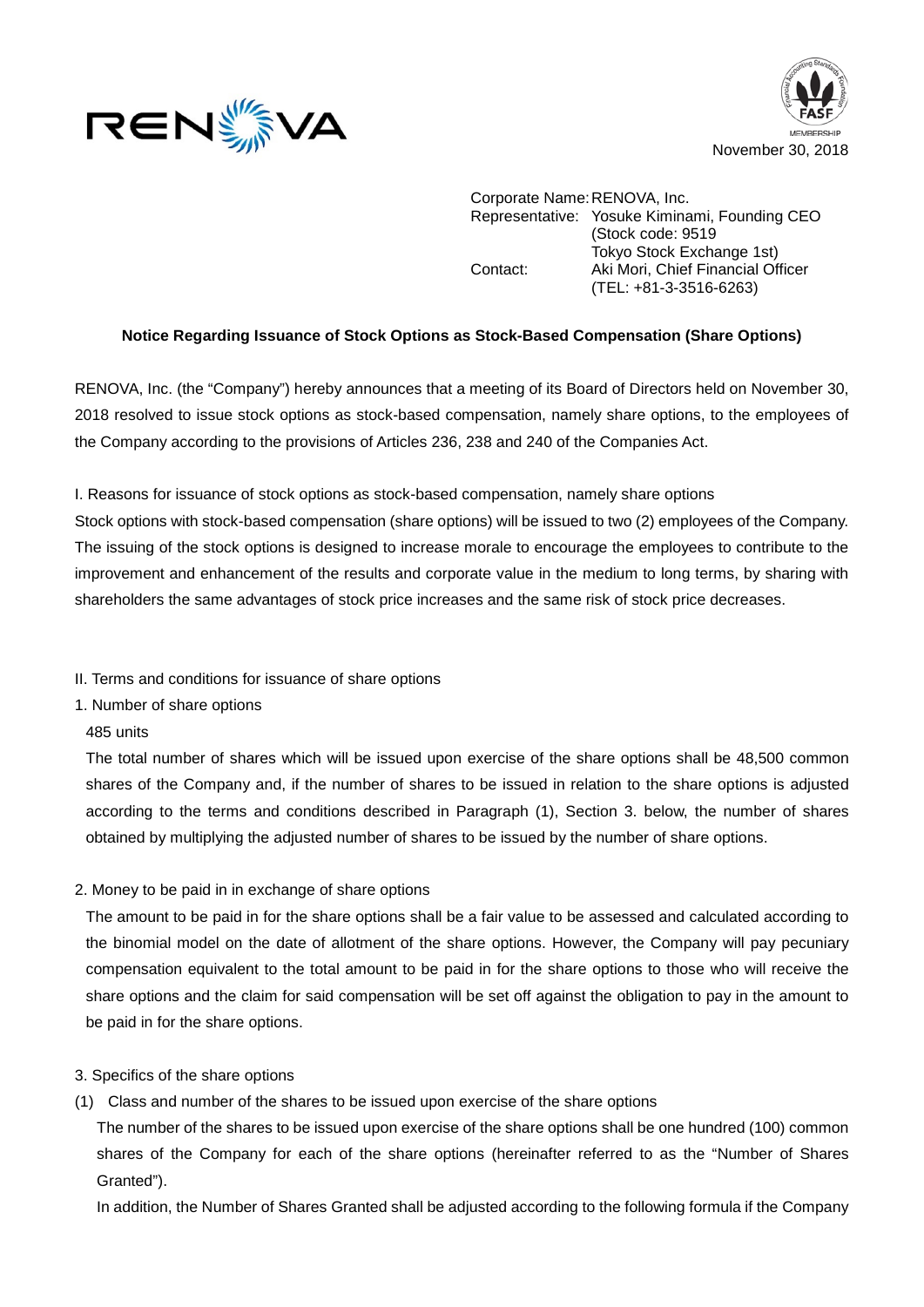splits (including allotment of the common shares of the Company without contribution; the same shall apply hereinafter) or consolidates the shares after allotment of the share options. However, the adjustment will be made only to the number of shares to be issued upon exercise of the share options which are not yet exercised at that time with any fractions below one (1) share resulting from the adjustment rounded down.

Adjusted Number of Shares Granted = Number of Shares Granted before adjustment x ratio of split (or consolidation)

In addition, in the case of a merger, company split or reduction of the share capital or in any other similar cases that necessitate adjustment of the Number of Shares Granted after allotment of the share options, the Number of Shares Granted will be appropriately adjusted to a reasonable extent.

- (2) Value of the property to be contributed upon exercise of the share options or method of calculation The value of the property to be contributed upon exercise of the share options shall be an amount obtained by multiplying the assumed amount of one (1) yen to be paid in for one (1) share to be issued upon exercise of the share options (hereinafter referred to as the "Exercise Price") by the Number of Shares Granted.
- (3) Period during which the share options may be exercised The period during which the share options may be exercised (hereinafter referred to as the "Exercise Period") shall start from December 18, 2021 and end on December 17, 2028.
- (4) Matters regarding the share capital and legal capital surplus to be increased
	- (i) The amount of share capital to be increased upon issuance of the shares upon exercise of the share options shall be a half (1/2) of the limit amount of increase of share capital, etc. which shall be calculated according to Paragraph 1, Article 17 of the Rules of Corporate Accounting with any fractions below one (1) yen resulting from the calculation rounded up.
	- (ii) The amount of legal capital surplus to be increased upon issuance of the shares upon exercise of the share options shall be an amount obtained by deducting the amount of share capital to be increased as described in Item (i) above from the limit amount of increase of share capital, etc. described in Item (i) above.
- (5) Restriction on acquisition of the share options by transfer

Acquisition of the share options by transfer shall be subject to approval by a resolution of the Board of Directors of the Company.

- (6) Terms and conditions for exercise of the share options
	- (i) The holders of the share options are required to maintain the status of director, executive officer, Audit & Supervisory Board member or employee of the Company and its subsidiaries at the time of exercise of the share options, unless the Board of Directors exempts them from that requirement.
	- (ii) If any holder of the share options dies before the starting date of the Exercise Period set forth in Paragraph (3) above (hereinafter referred to as the "Starting Date for Exercise of the Right"), the share options may not be inherited, unless the Board of Directors approves such inheritance.
	- (iii) If any holder of the share options dies after the Starting Date for Exercise of the Right or in the case described in the proviso of (ii) above, only one (1) of the heirs to the said holder of the share options (hereinafter referred to as the "Successor to the Right") may inherit the said share options. In this case, the Successor to the Right of the deceased holder in the former case may exercise all the share options only at a time during a period of six (6) months after the day immediately following the death of the said holder of the share options (which shall fall within the period set forth in Paragraph (3) above) and the Successor to the Right of the deceased holder in the latter case may exercise all the share options only at a time during a period of six (6) months after the Starting Date for Exercise of the Right. If the Successor to the Right dies, the heirs to the said Successor to the Right may not inherit the share options farther.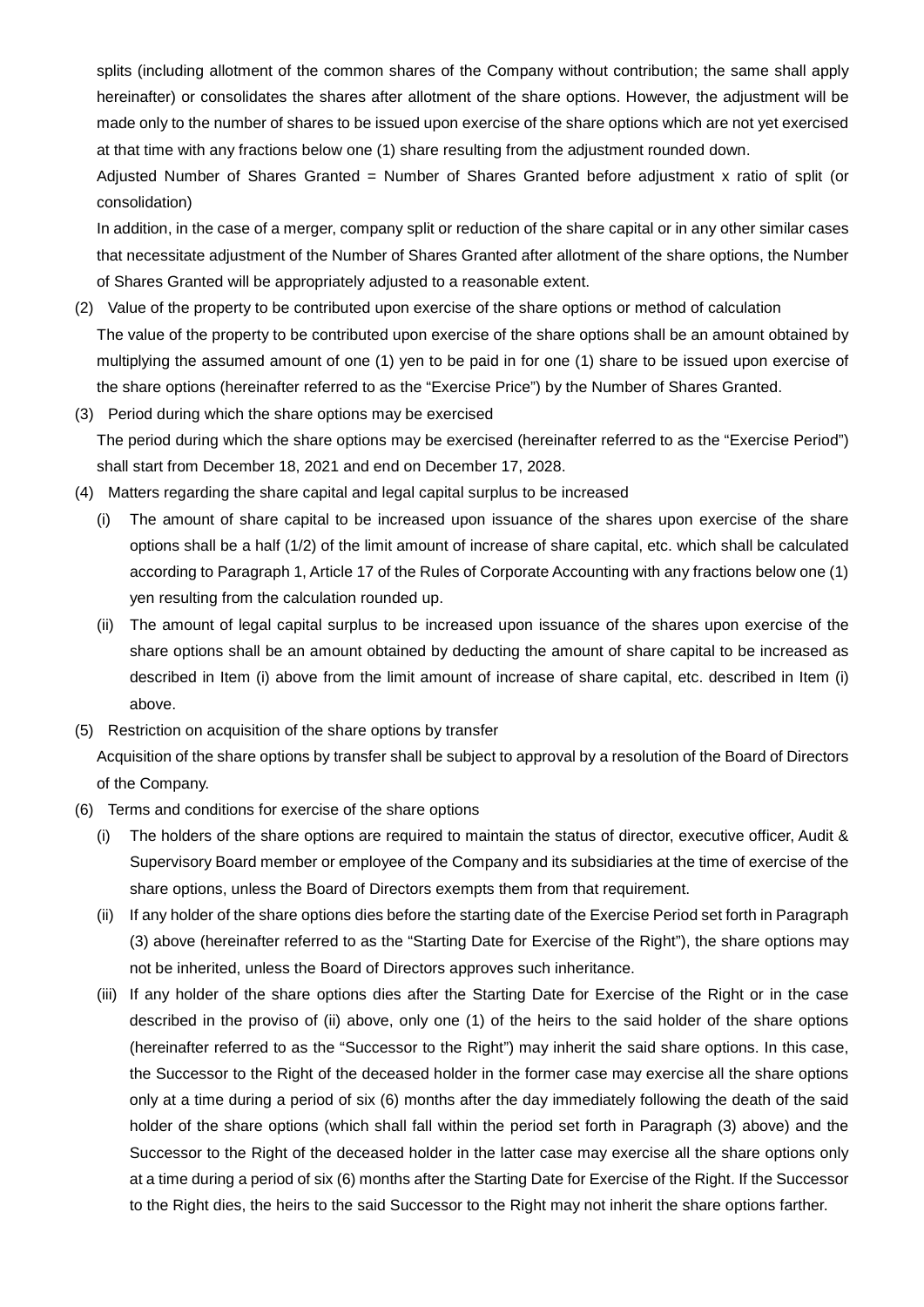- (iv) The share options may not be pledged, and no security interest may be created on the share options.
- (v) If upon exercise of the share options, the total number of issued shares of the Company exceeds the total number of authorized shares at the time of the said exercise of the share options, the said share options may not be exercised.
- (vi) No fractions below one (1) unit of the share options may be exercised.
- 4. Date of allotment of the share options December 17, 2018

## 5. Matters regarding acquisition of the share options

- (1) If the general meeting of shareholders approves (or if approval of the general meeting of shareholders is not required, the Board of Directors approves) the merger agreement with the Company as the consolidated company, the agreement or plan for a company split with the Company as the split company or the agreement for share exchange or plan for share transfer with the Company as the wholly owned subsidiary, the Company may obtain all share options without compensation on the day separately designated by the Board of Directors of the Company.
- (2) If any holder of the share options becomes not allowed to exercise the share options according to the provisions of Paragraph (6), Section 3. above before exercise of their right, the Company may acquire the said share options without compensation.

## 6. Treatment of the share options upon reorganization

When the Company conducts a merger (limited only to the merger upon which the Company will be consolidated), absorption-type or incorporation-type company split, or share exchange or transfer (hereinafter collectively referred to as the "Reorganization"), the Company will issue the share options of the joint-stock company respectively set forth in a. to e. of Item 8, Paragraph 1, Article 236 of the Companies Act (hereinafter referred to as the "Company Established upon Reorganization") to the holders of the share options on the effective date of the Reorganization according to the following conditions only when the agreement for absorption-type or incorporation-type merger, the agreement for absorption-type demerger, the plan for incorporation-type demerger, the agreement for share exchange or the plan for share transfer provides that the share options of the Company Established upon Reorganization will be issued according to the following conditions.

- (1) Number of the share options of the Company Established upon Reorganization which will be issued It shall be the same as the number of the share options announced above by this notice which the holders of the said share options have.
- (2) Class of shares of the Company Established upon Reorganization to be issued upon exercise of the share options of the Company Established upon Reorganization
	- It shall be the common shares of the Company Established upon Reorganization.
- (3) Number of the shares of the Company Established upon Reorganization to be issued upon exercise of the share options of the Company Established upon Reorganization

It shall be decided considering the terms and conditions for the Reorganization by applying the provisions of Paragraph (1), Section 3. above mutatis mutandis.

(4) Value of the property to be contributed upon exercise of the share options of the Company Established upon Reorganization

The value of the property to be contributed upon exercise of the share options issued shall be an amount obtained, considering the terms and conditions for the Reorganization and other factors, by multiplying the